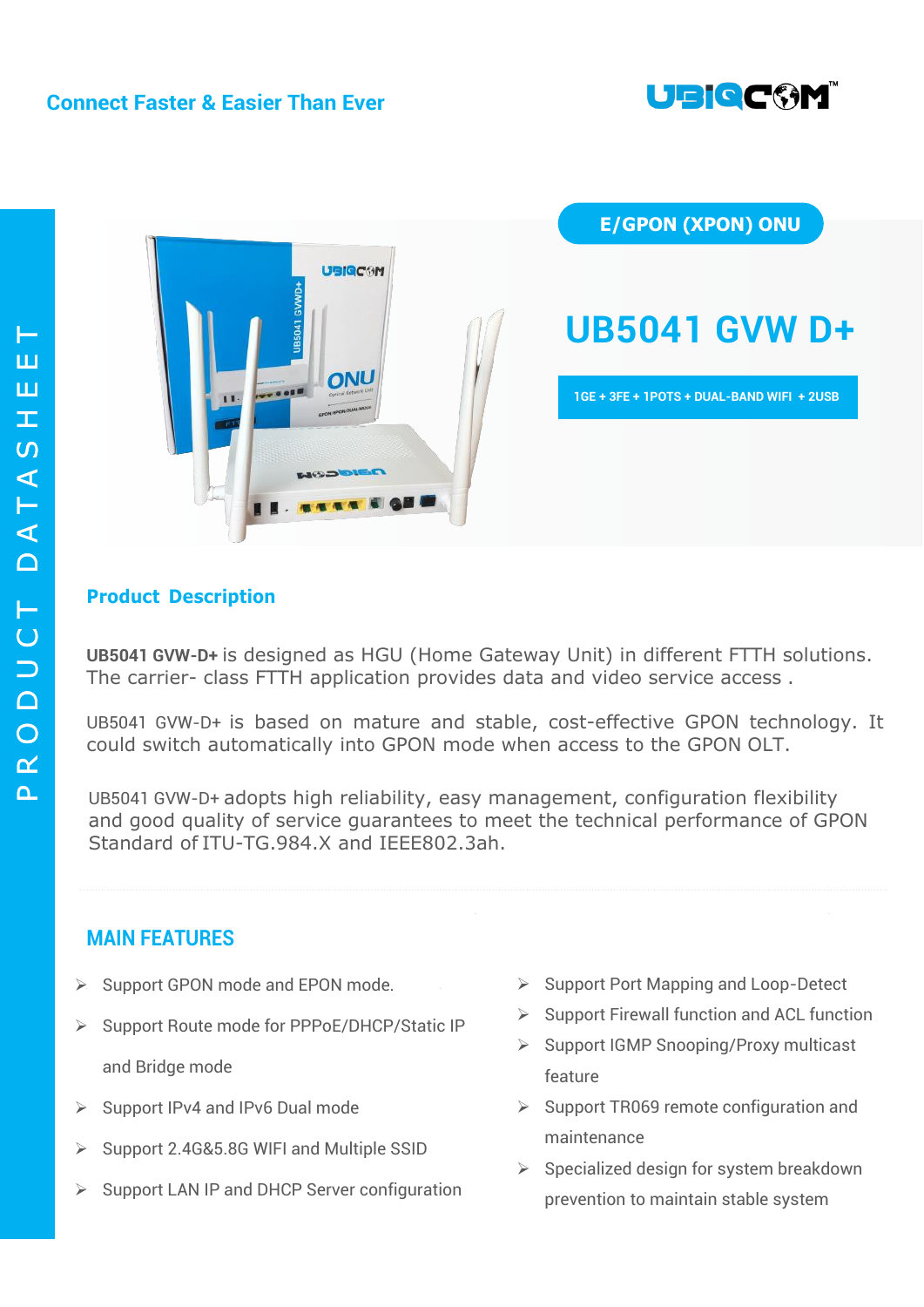# **PRODUCT FEATURES AND SPECIFICATIONS UB5041 GVW D+ XPON ONU**

## **EPON/GPON Interface**

- » SC/UPC single mode single fiber
- » GPON: FSAN G.984.2 standard, Class B+
- » EPON: 1000BASE-PX20+ symmetric
- » GPON: 2.488Gbps/1.244Gbps downstream/upstream
- » EPON: 1.25Gbps downstream/upstream
- » Transmission distance: 20KM
- » Receiving sensitivity:≤-27dBm
- » Transmitting optical power: +0.5~+5dBm
- » Wavelength: Transmit: 1310nm Receiver: 1490nm
- » Saturated power: GPON: -8dBm EPON: -3dBm
- » Transmitting power: GPON: 0.5~5dBm EPON:0~4dBm

#### **LED**

» 9 LED, For Status of PWR、LOS、PON、LAN1~LAN4 、2.4G、5.8G

#### **Push-Button**

» 2 ,For Function of Reset and WPS

# **Power Interface**

» 12V DC Power supply

# **Ethernet Interface**

- » 1\*10/100/1000M auto-negotiation
- » 3\*10/100
- » Full/half duplex mode
- » RJ45 connector
- » Auto MDI/MDI-X
- » 100m distance

## **Physical Features**

#### **Power**

- » External 12V DC/1A power supply adapter
- » Power consumption: ≤6W

#### **Physical Specifications**

- » Item Dimension:248mm(L)\*158mm(W)\*192mm(H)
- » Item Net Weight: 0.3Kg

#### **Environmental Specifications**

- » Operating temperature: 0 to +50ºC
- » Operating humidity: 10% to 90 %( Non-condensing)

#### **POTS Interface**

- » 1 FXS, RJ11connector
- » Support: G.711/G.723/G.726/G.729codec
- » Support: T.30/T.38/G.711 Fax mode, DTMFRelay
- » Line testing according toGR-909

# **WIFI Specification**

- $\triangleright$  Compliant with IEEE802.11b/g/n,ac
- 2.4G Operating frequency:2.400-2.4835GHz
- 5.8G Operating frequency:5.150-5.825GHz
- $\geq 2.4G$  2\*2 MIMO, rate up to 300Mbps
- $\geq 5.8G$  2\*2 MIMO , rate up to 867Mbps
- $\geq 4$  external antennas 5dBi
- $\triangleright$  Support Multiple SSID